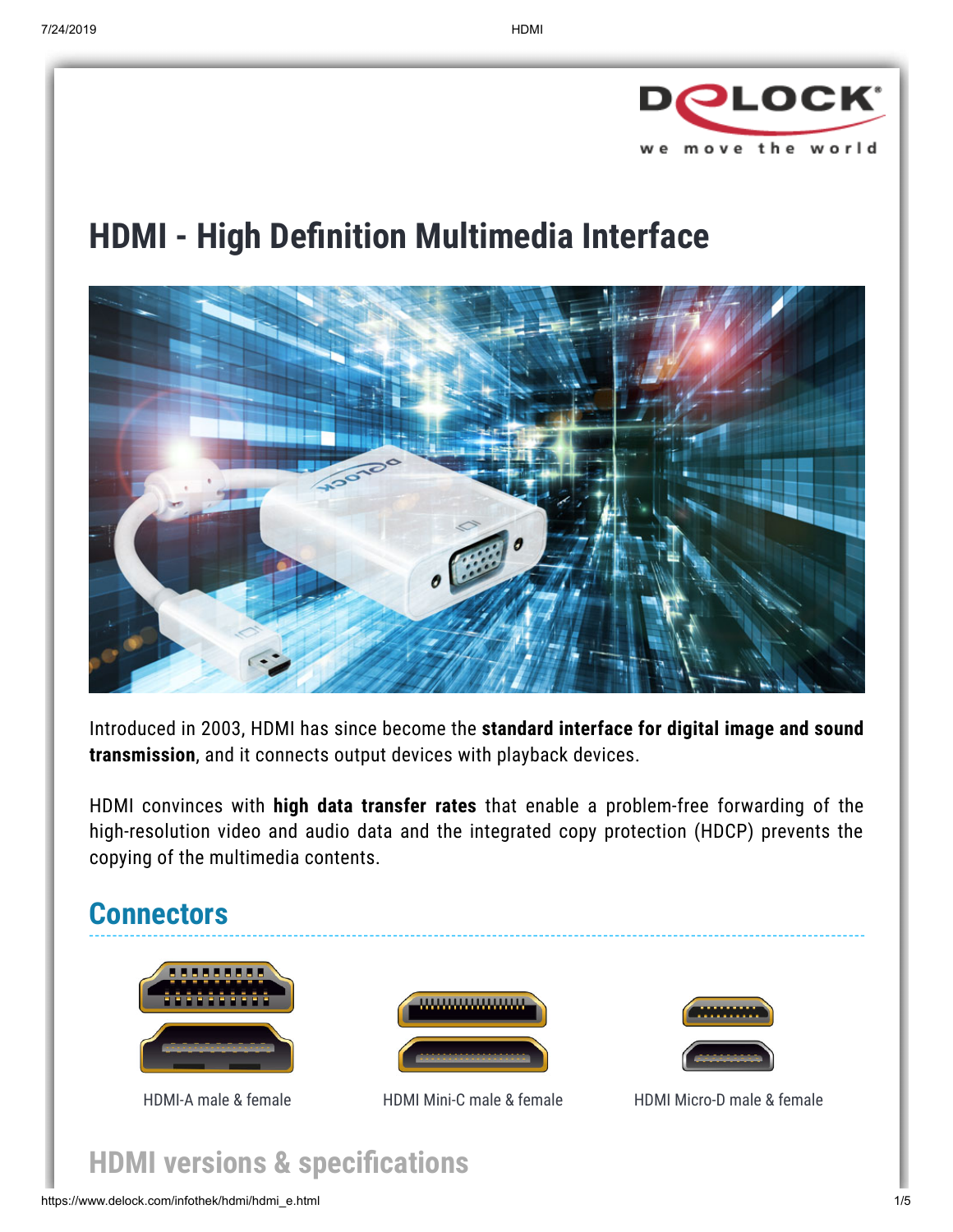Since January 1 in 2012, HDMI products may not be marked with version numbers anymore and only differ based on various specifications. The HDMI Organization has set the following designations: **Standard HDMI**, **Standard HDMI with Ethernet** (must have an additional channel for Ethernet), **High Speed HDMI** (must support HD Audio, Full HD 3D resolution und 10.2 Gbps)), **High Speed HDMI with Ethernet** (must have a channel for Ethernet).

For a device, e.g. a TV set, to be considered HDMI-compliant, certain formats (features) must be given. In addition, the HDMI standard knows optional formats, such as many audio channels. The following overview shows **the specifications for the highest possible optional formats**. These are set by the HDMI Organization. An HDMI-verified device of the respective version offers the following maximum specifications:

| <b>HDMI</b> version           | 1.0                  | 1.1          | 1.2                   | 1.3                              | 1.4                                  | 2.0 | 2.0a |
|-------------------------------|----------------------|--------------|-----------------------|----------------------------------|--------------------------------------|-----|------|
| <b>Official designation</b>   | <b>Standard HDMI</b> |              |                       | <b>HDMI</b><br><b>High Speed</b> | <b>HDMI High Speed with Ethernet</b> |     |      |
| supports / is capable of:     |                      |              |                       |                                  |                                      |     |      |
| DVD-Audio                     | ×                    | $\checkmark$ | $\checkmark$          | $\blacktriangledown$             | ✓                                    | ✓   |      |
| Dolby TrueHD bitstream        | ×                    | ×            | ×                     | ✓                                | ✓                                    | ✓   | ✓    |
| DTS-HD Master Audio bitstream | ×                    | ×            | ×                     | ✓                                | ✓                                    | ✓   | ✓    |
| <b>Enhanced CFC</b>           | ×                    | ×            | ×                     | ✓                                | ✓                                    | ✓   |      |
| 3D over HDMI                  | ×                    | ×            | $\boldsymbol{\times}$ | $\checkmark$                     | ✓                                    | ✓   | ✓    |
| <b>Ethernet channel</b>       | ×                    | ×            | ×                     | ×                                | $\checkmark$                         | ✓   | ✓    |
| Audio return channel (ARC)    | ×                    | ×            | ×                     | ×                                | ✓                                    | ✓   | ✓    |
| 4K resolution @ 30 Hz         | ×                    | ×            | ×                     | ×                                | ✓                                    | ✓   | ✓    |
| 4K resolution @ 60 Hz         | ×                    | ×            | ×                     | ×                                | ×                                    | ✓   | ✓    |
| <b>4K resolution 3D</b>       | ×                    | ×            | $\times$              | ×                                | ×                                    | ✓   | ✓    |
| 32 channel audio              | ×                    | ×            | ×                     | ×                                | $\boldsymbol{\mathsf{x}}$            | ✓   | ✓    |
| 21:9 cinema aspect ratio      | ×                    | ×            | ×                     | ×                                | ×                                    | ✓   | ✓    |
| Multi stream audio / video    | ×                    | ×            | ×                     | ×                                | ×                                    | ✓   |      |
| <b>HDR</b>                    | ×                    | ×            | ×                     | ×                                | ×                                    | ×   | ✓    |

# **HDMI cables**

Using **special cables**, it is possible to connect various HDMI devices with each other, e.g. a TV set and a PC. The general rule here is: The longer the HDMI cable, the more important the **shielding**.

This has the purpose of preventing signal interference due to power cables routed in the vicinity. Cable shielding is possible in several ways. Examples are mesh shielding and foil shielding, plugs with metallic sheaths and contacts with gold plating.

The **diameter of the copper wire** is also important. The unit of measurement here is called AWG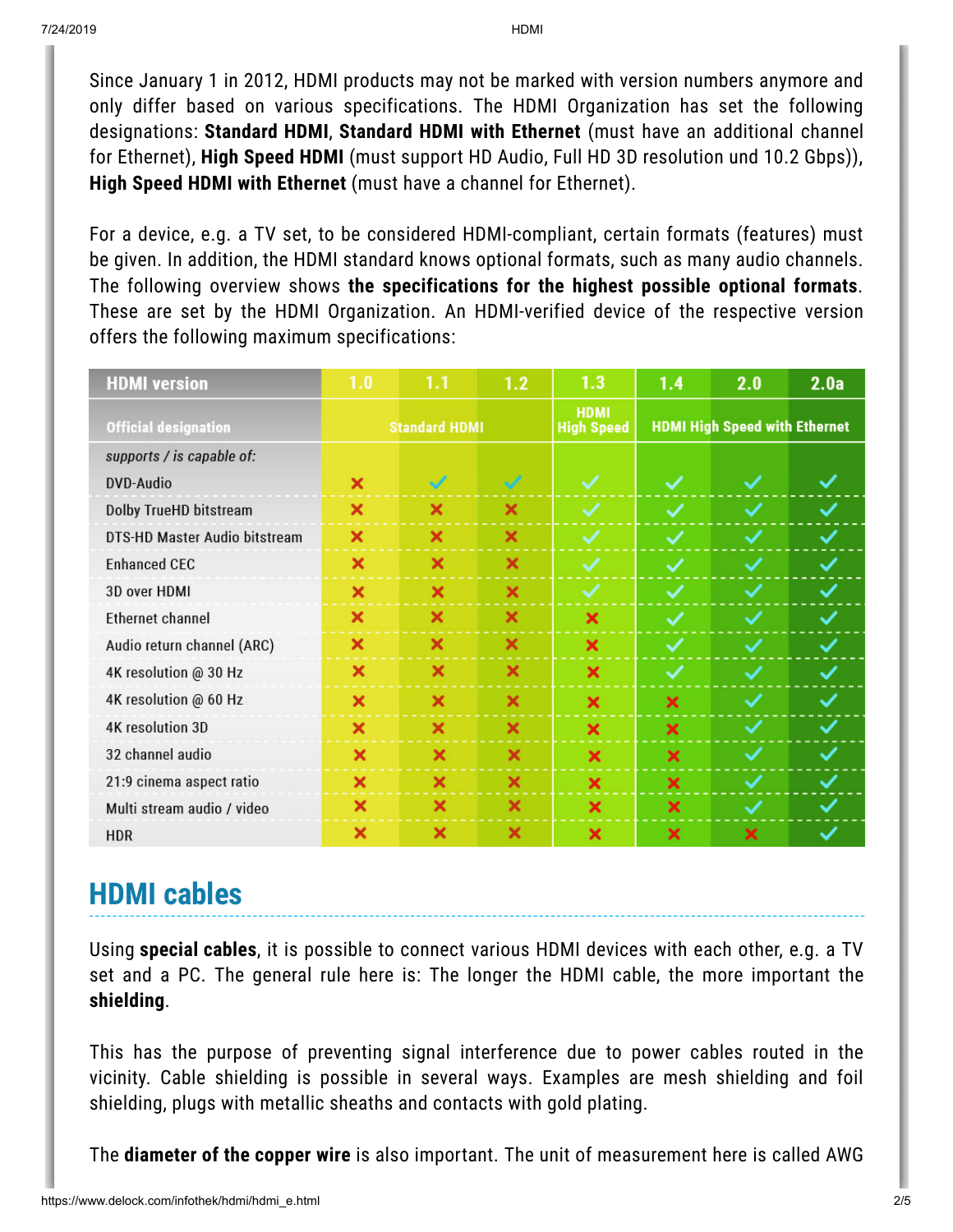(American Wire Gauge), which indicates the diameter of the wire: A lower value indicates a higher diameter (thus, an AWG of 0000 indicates a diameter of 11.68 mm; an AWG of 36 corresponds to 0.127 mm).

Delock offers a **large selection of HDMI cables** for many purposes and in most various designs. Examples:



 $\rightarrow$  Item [85726](http://www.delock.de/produkte/G_85726/merkmale.html?setLanguage=en)

#### **Ultra High Speed HDMI cable 8K**

- **Connectors:** Ultra High Speed HDMI-A 19 pin male > Ultra High Speed HDMI-A 19 pin male
- Contacts gold-plated
- Copper conductor
- Triple shielded cable
- Cable gauge: 30 AWG data line
	- 28 AWG power line
- Data transfer rate up to 48 Gbps
- Cable length: ca. 0.5 m

Also available in cable lengths

**1** m (→ Item [85727](http://www.delock.de/produkte/G_85727/merkmale.html?setLanguage=en) ) • **1.5** m (→ Item [85728](http://www.delock.de/produkte/G_85728/merkmale.html?setLanguage=en) ) • **2** m (→ Item 85729 )



 $\rightarrow$  Item [84333](http://www.delock.de/produkte/G_84333/merkmale.html?setLanguage=en)

### **High Speed HDMI cable**

**Connectors:**

High Speed HDMI-A 19 pin male > High Speed HDMI-A 19 pin male

- 2 x ferrite core
- Cable gauge: 28 AWG
- Gold-plated connectors, metal housing
- Transfer of audio- and video signals
- Data transfer rate up to 10.2 Gbps
- Cable length: ca. 2 m

Also available in cable lengths  $3 \text{ m}$  ( $\rightarrow$  Item [84334](http://www.delock.de/produkte/G_84334/merkmale.html?setLanguage=en)) und  $5 \text{ m}$  $($   $\rightarrow$  ltem [84335](http://www.delock.de/produkte/G_84335/merkmale.html?setLanguage=en))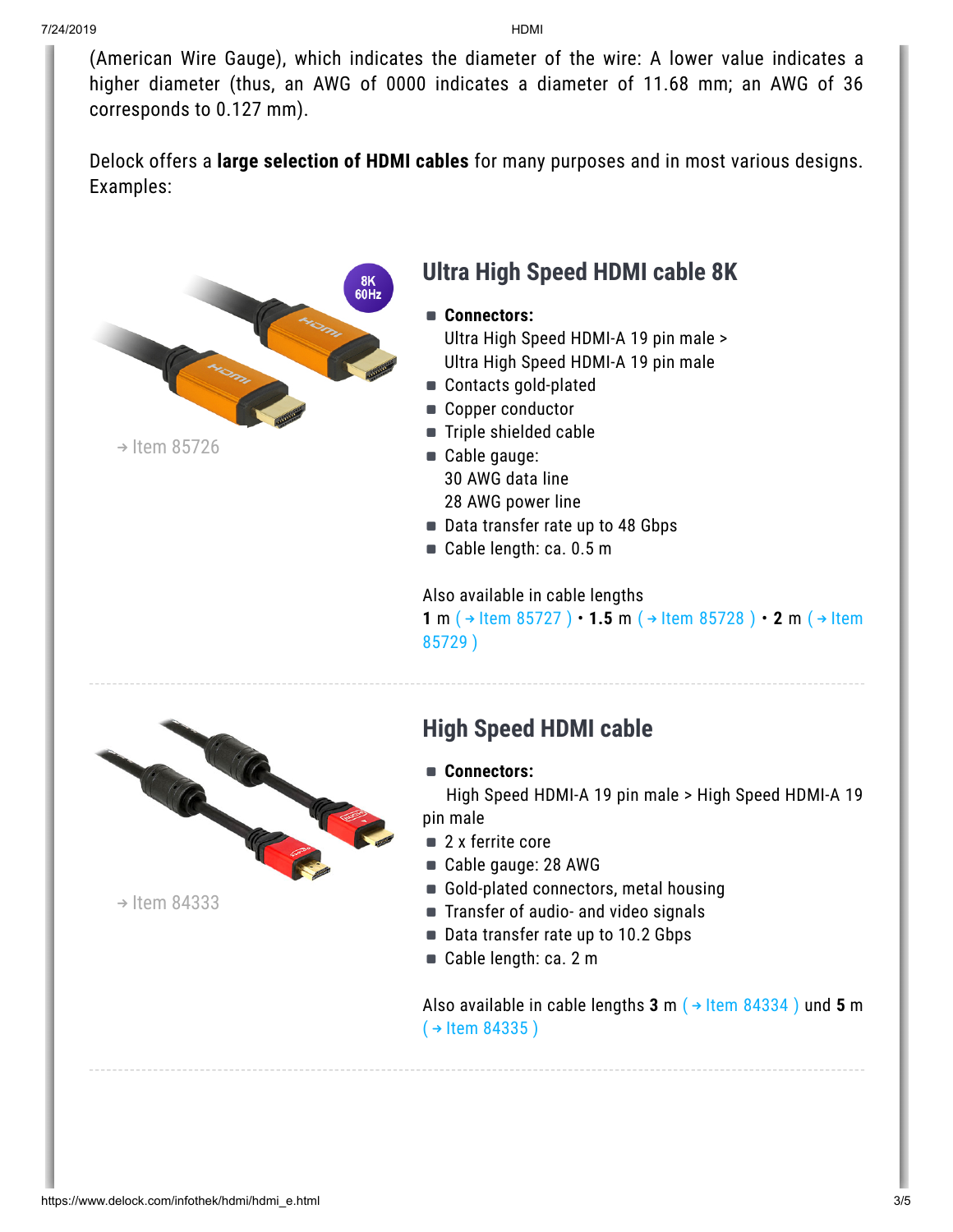

### **High Speed HDMI with Ethernet cable**

#### **Connectors:**

High Speed HDMI-A 19 pin male > High Speed HDMI-A 19 pin male

- Cable gauge: 36 AWG
- Gold-plated connectors, metal housing, triple shielded cable
- Combines transfer of audio-/ video signals and Ethernet connection
- Data transfer rate up to 18 Gbps
- Resolution up to 4K Ultra HD (3840 x 2160  $\omega$  60 Hz), depending
	- on the system and the connected hardware
- Contains Audio Return Channel (ARC)
- Supports 1080p HFR (High Frame Rate) 3D, 21:9 cinema aspect ratio,

colour sampling in 4:2:0 format (original format of Blu-Ray, DVD and TV)

- Supports CEC 2.0 control commands
- Supports Dolby® TrueHD und DTS-HD Master Audio™
- Cable length: ca. 0.5 m

Also [available](http://www.delock.de/produkte/G_84772/merkmale.html?setLanguage=en) in cable lengths  $1 \text{ m}$  ( $\rightarrow$  Item [84771](http://www.delock.de/produkte/G_84771/merkmale.html?setLanguage=en)),  $1.5 \text{ m}$  (  $\rightarrow$  Item 84772 ), **2** m ( $\rightarrow$  Item [84773](http://www.delock.de/produkte/G_84773/merkmale.html?setLanguage=en) ), **3** m ( $\rightarrow$  Item [84774](http://www.delock.de/produkte/G_84774/merkmale.html?setLanguage=en) ) and **4.5** m ( $\rightarrow$  Item [84775](http://www.delock.de/produkte/G_84775/merkmale.html?setLanguage=en))

#### All [Delock](https://www.delock.de/produkte/G_866_HDMI.html?setLanguage=en) HDMI cables

# **HDMI adapters**

HDMI is a further development from DVI and works with the same transfer protocol. This means that the interfaces are **compatible** and **can easily be adapted**. Since not every monitor or TV set has an HDMI connection, there are various HDMI adapters that **enable the use of non-HDMIcompliant devices \*1** .

Two examples of this from the Delock product range, e.g. to connect a VGA or a DVI Monitor to a free HDMI port of the PC or notebook: